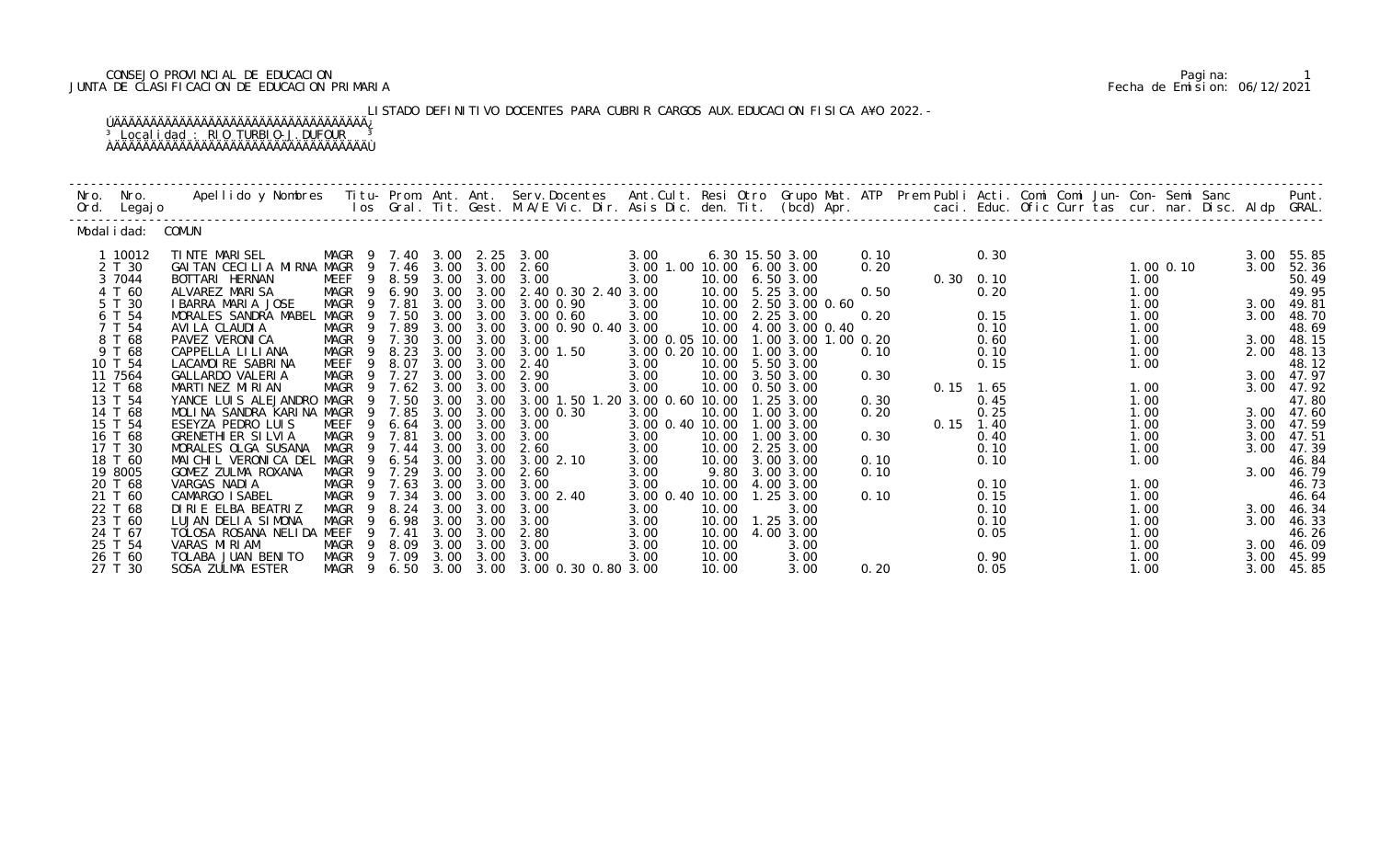# CONSEJO PROVINCIAL DE EDUCACION Pagina: 2 JUNTA DE CLASIFICACION DE EDUCACION PRIMARIA Fecha de Emision: 06/12/2021

LISTADO DEFINITIVO DOCENTES PARA CUBRIR CARGOS AUX.EDUCACION FISICA A¥O 2022.-

| Nro.<br>Ord. | Nro.<br>Legaj o | Apellido y Nombres  Titu- Prom. Ant. Ant. Serv.Docentes  Ant.Cult. Resi Otro Grupo Mat. ATP  Prem Publi Acti. Comi Comi Jun- Con- Semi Sanc        Punt.<br>Ios Gral. Tit. Gest. M.A/E Vic. Dir. Asis Dic. den. Tit. (bcd) Apr. |             |     |        |      |      |                            |                           |       |                     |           |      |      |      |  |      |      |            |
|--------------|-----------------|---------------------------------------------------------------------------------------------------------------------------------------------------------------------------------------------------------------------------------|-------------|-----|--------|------|------|----------------------------|---------------------------|-------|---------------------|-----------|------|------|------|--|------|------|------------|
|              | 28 T 60         | BANDA MARIA                                                                                                                                                                                                                     |             |     |        |      |      | MAGR 9 7.40 3.00 3.00 3.00 | 3.00                      | 10.00 | 3.00                |           | 0.30 |      | 0.10 |  | 1.00 |      | 3.00 45.80 |
|              | 29 T 60         | VI LLALBA VALERIA                                                                                                                                                                                                               | MAGR 9 7.48 |     |        | 3.00 | 3.00 | 3.00                       | 3.00                      | 10.00 |                     | 3.00 0.20 |      |      |      |  | 1.00 | 3.00 | 45.68      |
|              | 30 T 68         | CANIZO SONIA FABIANA                                                                                                                                                                                                            | MAGR        |     | 9 7.46 | 3.00 | 3.00 | 3.00                       | 3.00                      | 10.00 | 3.00                |           | 0.20 |      |      |  | 1.00 |      | 3.00 45.66 |
|              | 31 6835         | MERCADO MARIANA                                                                                                                                                                                                                 | MEEF        |     | 9 7.90 | 3.00 | 3.00 | 3.00                       | 1.75                      | 10.00 | 3.00                |           |      |      | 1.95 |  | 1.00 | 2.00 | 45.60      |
|              | 32 T 54         | CALERMO CELINA                                                                                                                                                                                                                  | MAGR        | - 9 | 7.68   | 3.00 | 3.00 | 3.00                       | 2.60                      | 10.00 | 3.00 3.00           |           |      |      | 0.30 |  | 1.00 |      | 45.58      |
|              | 33 7183         | RIVITTI MARIA                                                                                                                                                                                                                   | MEEF        |     | 7.10   | 3.00 | 3.00 | 1.80                       | 3.00                      |       | 10.00 5.00 2.70     |           |      |      | 0.90 |  |      |      | 45.50      |
|              | 34 T 54         | FLORES MONICA                                                                                                                                                                                                                   | MAGR        | - 9 | 8.63   | 3.00 | 3.00 | 3.00                       | 3.00                      |       | 10.00  1.50  3.00   |           |      |      | 0.10 |  | 1.00 |      | 45.23      |
|              | 35 8697         | QUI NTANA GALLARDO                                                                                                                                                                                                              | MAGR        | - 9 | 6.34   | 2.40 | 3.00 | 2.40                       | 3.00                      |       | 10.00 2.25 3.00     |           |      |      | 0.10 |  |      |      | 3.00 44.49 |
|              | 36 T 54         | RODRI GUEZ ANA MARIA                                                                                                                                                                                                            | <b>MAGR</b> | 9   | 7.23   | 3.00 | 3.00 | 3.00                       | 3.00                      | 10.00 | 3.00                |           | 0.10 |      | 0.15 |  | 1.00 | 2.00 | 44.48      |
|              | 37 T 68         | CAMPOS FRANCISCO                                                                                                                                                                                                                | MAGR        |     | 7.16   | 3.00 | 3.00 | 3.00                       | 3.00 0.10 10.00 1.00 3.00 |       |                     |           | 0.10 |      | 1.10 |  | 1.00 |      | 44.46      |
|              | 38 8167         | REBOLLEDO CECILIA                                                                                                                                                                                                               | MAGR        |     | 9 7.89 | 2.60 | 3.00 | 2.70                       | 3.00                      | 10.00 | 3.00                |           | 0.20 |      |      |  |      |      | 3.00 44.39 |
|              | 39 T 60         | TOCONAS ROMAN                                                                                                                                                                                                                   | MAGR        | - 9 | 6.14   | 3.00 | 3.00 | 3.00                       | 3.00                      | 10.00 | 3.00                |           | 0.10 |      | 0.05 |  | 1.00 | 3.00 | 44.29      |
|              | 40 6757         | ARNOLD AMI LCAR                                                                                                                                                                                                                 | MEEF        | - 9 | 7.64   | 3.00 | 3.00 | 3.00                       | 1.70                      | 10.00 | 3.00                |           |      |      | 0.90 |  |      | 3.00 | 44.24      |
|              | 41 T 60         | CHOCOBAR REINA                                                                                                                                                                                                                  | MAGR        |     | 6.70   | 3.00 | 3.00 | 3.00                       | 3.00                      | 10.00 | 1.75 3.00 0.30 0.30 |           |      |      | 0.10 |  | 1.00 |      | 44.15      |
|              | 42 T 60         | ARAVENA NEIVA EDI                                                                                                                                                                                                               | MAGR        | - 9 | 8.22   | 3.00 | 3.00 | 3.00                       | 3.00 0.10 10.00           |       | 3.00                |           | 0.30 | 0.15 | 0.20 |  | 1.00 |      | 43.97      |
|              | 43 0519         | RE MARCELA BEATRIZ                                                                                                                                                                                                              | MAGR        | - 9 | 7.59   | 3.00 | 3.00 | 3.00                       | 2.05                      | 10.00 | 3.00                |           |      |      | 0.25 |  |      |      | 3.00 43.89 |
|              | 44 T 68         | ESCOBEDO MARIANA                                                                                                                                                                                                                | MEEF        | -9  | 8.37   | 3.00 | 3.00 | 3.00                       | 3.00                      | 10.00 | 3.00                |           |      | 0.30 | 0.20 |  | 1.00 |      | 43.87      |
|              | 45 8474         | AMARI LLA VERONI CA                                                                                                                                                                                                             | <b>MAGR</b> | -9  | 9.00   | 3.00 | 3.00 | 2.40                       | 3.00                      | 8.40  | 3.00                |           |      |      |      |  |      | 3.00 | 43.80      |
|              | 46 9446         | DOBERNACK ZARY                                                                                                                                                                                                                  | MAGR        | - 9 | 8.96   | 3.00 | 2.75 | 3.00                       | 3.00                      | 10.00 | 1.00 3.00           |           |      |      |      |  |      |      | 43.71      |
|              | 47 T 68         | RODRI GUEZ DANI ELA                                                                                                                                                                                                             | <b>MEEF</b> |     | 9 7.35 | 3.00 | 3.00 | 2.20                       | 1.85                      | 10.00 | 3.00                |           |      |      | 0.25 |  | 1.00 |      | 3.00 43.65 |
|              | 48 10267        | MI LLANAHUEL LI LI AN                                                                                                                                                                                                           | <b>MAGR</b> | - 9 | 7.64   | 1.60 | 2.25 | 1.00                       | 3.00                      | 10.00 | 4.50 1.50           |           |      |      |      |  |      |      | 3.00 43.49 |
|              | 49 T 30         | OBANDO LI LI ANA                                                                                                                                                                                                                | MAGR        |     | 6.97   | 3.00 | 3.00 | 3.00                       | 2.90                      | 10.00 | 1.25 3.00           |           | 0.10 |      |      |  | 1.00 |      | 43.22      |
|              | 50 T 30         | GONZALEZ MARIELA A                                                                                                                                                                                                              | MAGR        | - 9 | 6.83   | 3.00 | 3.00 | 3.00                       | 3.00                      | 10.00 | 1.25 3.00           |           |      |      | 0.10 |  | 1.00 |      | 43.18      |
|              | 51 T 60         | FOLCO VI VI ANA                                                                                                                                                                                                                 | MAGR        | - 9 | 8.00   | 3.00 | 3.00 | 3.00                       | 3.00                      | 10.00 | 3.00                |           |      |      | 0.10 |  | 1.00 |      | 43.10      |
|              | 52 T 68         | CASAS HUMBERTO                                                                                                                                                                                                                  | MEEF        | -9  | 6.85   | 3.00 | 3.00 | 1.40                       | 3.00                      | 10.00 | 2.10                |           |      |      | 0.65 |  | 1.00 | 3.00 | 43.00      |
|              | 53 7563         | LUJAN MARTA LUCIA                                                                                                                                                                                                               | MAGR        | - 9 | 7.05   | 3.00 | 3.00 | 1.50                       | 3.00                      | 10.00 | 1.002.10            |           | 0.10 |      |      |  |      | 3.00 | 42.75      |
|              | 54 T 54         | TRI VI GNO GABRI EL                                                                                                                                                                                                             | MEEF        | - 9 | 8.52   | 3.00 | 3.00 | 2.40                       | 2.25                      | 10.00 | 3.00                |           |      |      | 0.55 |  | 1.00 |      | 42.72      |
|              | 55 T 68         | CINERELLI MONICA                                                                                                                                                                                                                | MAGR 9 7.50 |     |        | 3.00 | 3.00 | 3.00                       | 3.00                      | 10.00 | 3.00                |           | 0.20 |      |      |  | 1.00 |      | 42.70      |
|              | 56 T 67         | PAUCH RAQUEL BEATRIZ MAGR 9 6.95 3.00                                                                                                                                                                                           |             |     |        |      | 2.75 | 3.00                       | 3.00                      |       | 7.70 3.00 3.00      |           | 0.10 |      |      |  | 1.00 |      | 42.50      |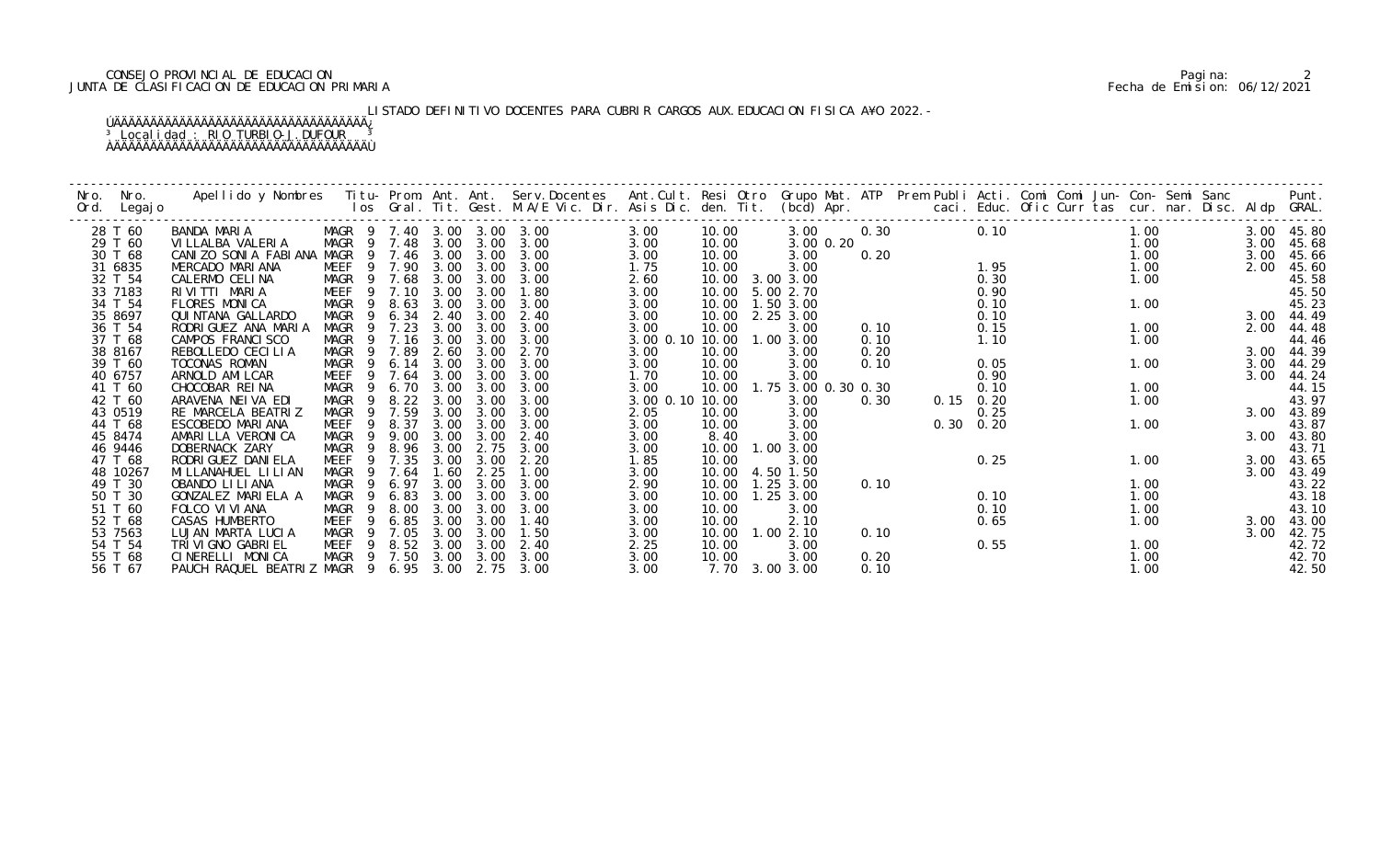# CONSEJO PROVINCIAL DE EDUCACION Pagina: 3 JUNTA DE CLASIFICACION DE EDUCACION PRIMARIA Fecha de Emision: 06/12/2021

LISTADO DEFINITIVO DOCENTES PARA CUBRIR CARGOS AUX.EDUCACION FISICA A¥O 2022.-

| Nro.    | Nro. In the Nro.<br>Ord. Legajo | Apellido y Nombres - Titu- Prom. Ant. Ant. Serv.Docentes - Ant.Cult. Resi Otro Grupo Mat. ATP Prem Publi Acti. Comi Comi Jun- Con- Semi Sanc - - - Punt.<br>Ios Gral. Tit. Gest. M.A/E Vic. Dir. Asis Dic. den. Tit. (bcd) Apr. - |                            |             |      |           |           |                      |       |                         |      |      |               |      |      |  |      |            |
|---------|---------------------------------|-----------------------------------------------------------------------------------------------------------------------------------------------------------------------------------------------------------------------------------|----------------------------|-------------|------|-----------|-----------|----------------------|-------|-------------------------|------|------|---------------|------|------|--|------|------------|
|         |                                 |                                                                                                                                                                                                                                   |                            |             |      |           |           |                      |       |                         |      |      |               |      |      |  |      |            |
| 57 T 68 |                                 | COSIO DANIELA NANCY MAGR 9 7.20 3.00 3.00 3.00                                                                                                                                                                                    |                            |             |      |           |           | 3.00                 | 10.00 | 3.00                    | 0.20 |      |               |      | 1.00 |  |      | 42.40      |
| 58 7653 |                                 | BAI GORRI A FLAVI A DEL MAGR 9 8.04 3.00 3.00 1.20                                                                                                                                                                                |                            |             |      |           |           | 3.00                 |       | 10.00 3.00 2.10         |      |      |               |      |      |  |      | 42.34      |
| 59 T 68 |                                 | MAMANI JUANA                                                                                                                                                                                                                      | MAGR 9 7.00 3.00 3.00 3.00 |             |      |           |           | 3.00                 | 10.00 | 3.00                    | 0.10 | 0.05 |               | 1.00 |      |  |      | 42.15      |
| 60 T 30 |                                 | VILTE PETRONA MARIA MEEF 9 5.59 2.40 2.75 2.00                                                                                                                                                                                    |                            |             |      |           |           | 3.00                 | 10.00 | 3.00                    |      |      | 0.35          | 1.00 |      |  |      | 3.00 42.09 |
|         | 61 TAD 3                        | ESPINOZA CARLOS                                                                                                                                                                                                                   | MAGR 9 6.95 3.00           |             |      | 3.00      | 3.00      | 2.55                 | 10.00 | 3.00                    |      | 0.20 | 0.10          |      | 1.00 |  |      | 41.80      |
|         | 62 TAD 3                        | BALDERRAMA FAVIANA                                                                                                                                                                                                                | MAGR 9 6.70 3.00           |             |      | 3.00      | 3.00      | 3.00                 | 10.00 | 3.00                    |      |      |               |      |      |  |      | 41.70      |
| 63 5368 |                                 | GELABERT KARINA                                                                                                                                                                                                                   | MEEF 9 6.44 3.00 3.00      |             |      |           | 3.00      | 3.00                 | 10.00 | 3.00                    |      | 0.10 | 0.95          |      | 1.00 |  |      | 41.49      |
| 64 6477 |                                 | SATARICH CAROLINA                                                                                                                                                                                                                 | MAGR 9 8.62 3.00 3.00      |             |      |           | 1.20      | 3.00                 |       | 10.00  1.25  1.80  0.50 |      |      |               |      |      |  |      | 41.37      |
| 65 T 30 |                                 | TCACI UC MI GUEL                                                                                                                                                                                                                  | MEEF                       | 9 6.59 3.00 |      | 3.00      | 3.00      | 2.65                 | 10.00 | 3.00                    |      |      | 0.10          |      | 1.00 |  |      | 41.34      |
| 66 8511 |                                 | GI LABERT NORMA                                                                                                                                                                                                                   | MAGR 9 6.19 3.00           |             |      | 3.00      | 3.00      | 3.00                 | 9.10  | 3.00                    |      |      |               |      |      |  | 2.00 | 41.29      |
| 67 5585 |                                 | DAVIDOV JOSE GASTON                                                                                                                                                                                                               | MEEF 9 7.17                |             |      | 3.00 3.00 | 2.00      | 3.00                 | 10.00 | 3.00                    |      |      | 0.10          |      | 1.00 |  |      | 41.27      |
| 68 6954 |                                 | MATUS ROMINA ANALIA                                                                                                                                                                                                               | MEEF 9 8.61                |             | 3.00 | 3.00      | 2.00      | 2.65                 | 10.00 | 3.00                    |      |      |               |      |      |  |      | 41.26      |
| 69 5364 |                                 | GRAMAJO VANESA DEL                                                                                                                                                                                                                | MEEF 9 8.06 3.00           |             |      | 3.00      | 2.10      | 3.00                 | 10.00 | 3.00                    |      |      | 0.05          |      |      |  |      | 41.21      |
| 70 8168 |                                 | MAI CHI L BARRI ENTOS                                                                                                                                                                                                             | MAGR 9 7.18 2.60 3.00      |             |      |           | 2.40      | 3.00                 |       | 10.00  1.00  3.00       |      |      |               |      |      |  |      | 41.18      |
|         | 71 10340                        | GODOY KARINA                                                                                                                                                                                                                      | MAGR 9 6.93                |             | 1.60 | 1.75      | 1.10      | 2.80                 |       | 10.00 3.00 1.50         | 0.10 |      |               |      |      |  |      | 3.00 40.78 |
| 72 0575 |                                 | ESCOBAR PABLO DANIEL MEEF 9 6.41                                                                                                                                                                                                  |                            |             | 3.00 | 3.00      | 3.00      | 3.00                 | 10.00 | 3.00                    |      |      | 0.15          |      |      |  |      | 40.56      |
|         | 73 10250                        | LABAN MARISA ANDREA                                                                                                                                                                                                               | MAGR 9 9.21                |             | 1.60 | 2.00      | 1.40      | 3.00                 |       | 5.60 2.00 2.10 1.00     |      |      | 0.40          |      |      |  | 3.00 | 40.31      |
| 74 7085 |                                 | RODRI GUEZ CAROLI NA                                                                                                                                                                                                              | MAGR 9 6.38                |             | 3.00 | 3.00      | 0.80      | 3.00                 | 10.00 | 3.00 1.20 0.70          |      |      | 0.10          |      |      |  |      | 40.18      |
| 75 7490 |                                 | SARRUFF LORENA                                                                                                                                                                                                                    | MAGR 9 6.20 3.00 3.00 3.00 |             |      |           |           | 2.75                 | 10.00 | 3.00 0.20               |      |      |               |      |      |  |      | 40.15      |
| 76 5190 |                                 | COSIO MARIA CRISTINA MAGR 9 7.45                                                                                                                                                                                                  |                            |             | 3.00 | 3.00      | 3.00      | 1.60                 | 10.00 | 3.00                    |      |      |               |      |      |  |      | 40.05      |
| 77 9366 |                                 | MINO SILVIA                                                                                                                                                                                                                       | MAGR 9 7.47                |             | 3.00 | 2.75      | 3.00      | 3.00                 |       | 7.70 1.00 3.00          |      |      |               |      |      |  |      | 39.92      |
| 78 8471 |                                 | CARDOZO KARINA MAGR 9 8.21 3.00<br>IRUSTA ANA GRISELDA MAGR 9 7.92 3.00                                                                                                                                                           |                            |             |      | 3.00      | 1.00      | 1.95                 | 9.10  | 1.50                    |      |      |               |      |      |  |      | 3.00 39.76 |
| 79 4271 |                                 |                                                                                                                                                                                                                                   |                            |             |      | 3.00      |           | 3.00 0.15 10.00 3.00 |       |                         | 0.20 |      | $0.15$ $0.05$ |      |      |  |      | 39.47      |
| 80 8812 |                                 | COSTA LUIS ALEJANDRO MEEF                                                                                                                                                                                                         |                            | 9 7.76 2.40 |      | 3.00      | 1. 70     | 3.00 0.10 10.00      |       | 2.40                    |      |      |               |      |      |  |      | 39.36      |
| 81 9048 |                                 | KORZENI ECKI NOEMI                                                                                                                                                                                                                | MAGR 9 6.45 3.00           |             |      | 2.75      | 1.80      | 3.00                 | 7.70  | 2.40                    |      |      |               |      |      |  |      | 3.00 39.10 |
| 82 9733 |                                 | JAIMEZ OMAR ONESIS                                                                                                                                                                                                                | MAGR 9 7.27                |             | 2.00 |           | 2.50 2.00 | 0.10                 |       | 7.00 2.50 3.00          |      |      | 0.35          |      |      |  |      | 3.00 38.72 |
| 83 9192 |                                 | AVILA CARLA GABRIELA MAGR 9 7.82 2.00 2.50 2.00                                                                                                                                                                                   |                            |             |      |           |           | 1.65                 |       | 10.00  1.00  2.70       |      |      |               |      |      |  |      | 38.67      |
|         | 84 10991                        | BENICIO ANAHI CARHUE MAGR 9 6.72 2.00                                                                                                                                                                                             |                            |             |      | 1.50      | 2.80      | 3.00                 |       | 4.90 2.75 2.70          | 0.10 |      | 0.10          |      |      |  |      | 3.00 38.57 |
| 85 9775 |                                 | VELAZQUEZ CLAUDIA MAGR 9 7.99 3.00 2.50 3.00                                                                                                                                                                                      |                            |             |      |           |           |                      | 7.00  | 3.00                    |      |      |               |      |      |  |      | 3.00 38.49 |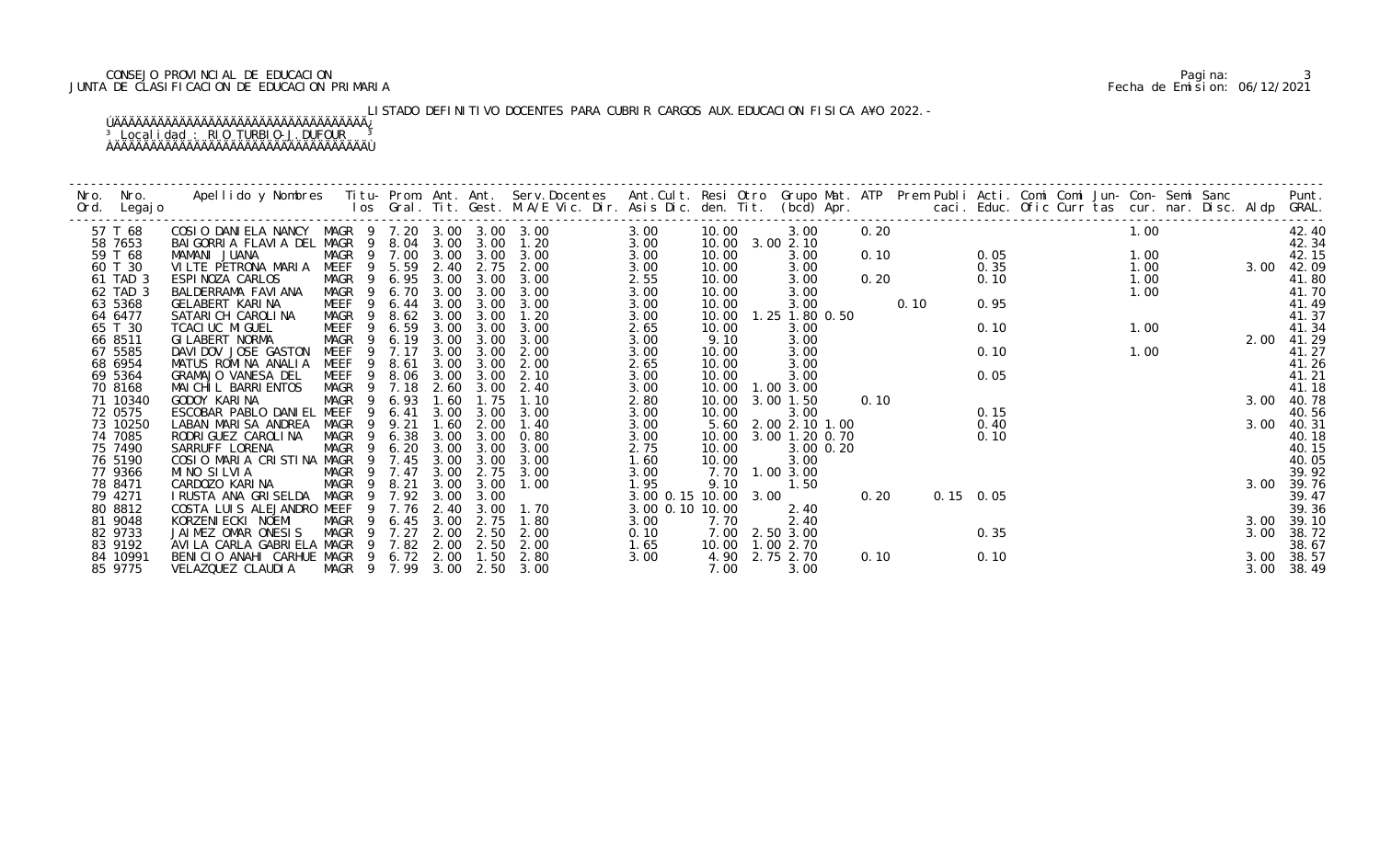# CONSEJO PROVINCIAL DE EDUCACION Pagina: 4 JUNTA DE CLASIFICACION DE EDUCACION PRIMARIA Fecha de Emision: 06/12/2021

LISTADO DEFINITIVO DOCENTES PARA CUBRIR CARGOS AUX.EDUCACION FISICA A¥O 2022.-

|         | 86 8148               | $\begin{tabular}{cccccccc} \multicolumn{4}{c {0.9\textwidth}c} \hline \multicolumn{4}{c {0.9\textwidth}c} \hline \multicolumn{4}{c {0.9\textwidth}c} \hline \multicolumn{4}{c {0.9\textwidth}c} \hline \multicolumn{4}{c {0.9\textwidth}c} \hline \multicolumn{4}{c {0.9\textwidth}c} \hline \multicolumn{4}{c {0.9\textwidth}c} \hline \multicolumn{4}{c {0.9\textwidth}c} \hline \multicolumn{4}{c {0.9\textwidth}c} \hline \multicolumn{4}{c {0.9$ |                   |                |           |      |                       |                                                     |      |       |      |                |             |  |      |  |  |  |      | 38.32          |
|---------|-----------------------|-------------------------------------------------------------------------------------------------------------------------------------------------------------------------------------------------------------------------------------------------------------------------------------------------------------------------------------------------------------------------------------------------------------------------------------------------------|-------------------|----------------|-----------|------|-----------------------|-----------------------------------------------------|------|-------|------|----------------|-------------|--|------|--|--|--|------|----------------|
|         | 87 6637               |                                                                                                                                                                                                                                                                                                                                                                                                                                                       |                   |                |           |      |                       |                                                     |      |       |      |                |             |  |      |  |  |  |      | 38.28          |
|         | 88 8472<br>89 11842   |                                                                                                                                                                                                                                                                                                                                                                                                                                                       |                   |                |           |      |                       |                                                     |      |       |      |                |             |  |      |  |  |  |      | 38.01<br>38.00 |
|         | 90 9922               |                                                                                                                                                                                                                                                                                                                                                                                                                                                       |                   |                |           |      |                       |                                                     |      |       |      |                |             |  |      |  |  |  |      | 37.84          |
|         | 91 9205               |                                                                                                                                                                                                                                                                                                                                                                                                                                                       |                   |                |           |      |                       |                                                     |      |       |      |                |             |  |      |  |  |  |      | 37.80          |
|         | 92 12088              |                                                                                                                                                                                                                                                                                                                                                                                                                                                       |                   |                |           |      |                       |                                                     |      |       |      |                |             |  |      |  |  |  |      | 3.00 37.62     |
|         | 93 10032              |                                                                                                                                                                                                                                                                                                                                                                                                                                                       |                   |                |           |      |                       |                                                     |      |       |      |                |             |  |      |  |  |  |      | 37.62          |
|         | 94 7566               |                                                                                                                                                                                                                                                                                                                                                                                                                                                       |                   |                |           |      |                       |                                                     |      |       |      |                |             |  |      |  |  |  |      | 37.52          |
|         | 95 8864               |                                                                                                                                                                                                                                                                                                                                                                                                                                                       |                   |                |           |      |                       |                                                     |      |       |      |                |             |  |      |  |  |  |      | 37.32          |
|         | 96 8513               |                                                                                                                                                                                                                                                                                                                                                                                                                                                       |                   |                |           |      |                       |                                                     |      |       |      |                |             |  |      |  |  |  |      | 37.27          |
|         | 97 12055              |                                                                                                                                                                                                                                                                                                                                                                                                                                                       |                   |                |           |      |                       |                                                     |      |       |      |                |             |  |      |  |  |  |      | 2.00 37.18     |
|         | 98 464                |                                                                                                                                                                                                                                                                                                                                                                                                                                                       |                   |                |           |      |                       |                                                     |      |       |      |                |             |  |      |  |  |  |      | 37.17          |
|         | 99 6702               |                                                                                                                                                                                                                                                                                                                                                                                                                                                       |                   |                |           |      |                       |                                                     |      |       |      |                |             |  |      |  |  |  |      | 36.75          |
|         | 100 11436             |                                                                                                                                                                                                                                                                                                                                                                                                                                                       |                   |                |           |      |                       |                                                     |      |       |      |                |             |  |      |  |  |  |      | 3.00 36.54     |
|         | 101 10859             |                                                                                                                                                                                                                                                                                                                                                                                                                                                       |                   |                |           |      |                       |                                                     |      |       |      |                |             |  |      |  |  |  |      | 36.44<br>36.28 |
|         | 102 0258<br>103 12038 | ROJAS MARIA BELEN                                                                                                                                                                                                                                                                                                                                                                                                                                     | MAGR              | - 9            | 8.18 0.60 |      |                       | 0.75 0.60                                           | 2.00 | 10.00 |      |                | $0.90$ 1.00 |  |      |  |  |  | 3.00 | 36.03          |
|         | 104 0435              | COLLANTES CARLOS                                                                                                                                                                                                                                                                                                                                                                                                                                      |                   |                |           |      | MEEF 9 7.10 3.00 3.00 |                                                     | 2.30 | 10.00 | 1.00 |                |             |  | 0.40 |  |  |  |      | 35.80          |
|         | 105 10114             | VI LLALBA PEDRO                                                                                                                                                                                                                                                                                                                                                                                                                                       | MAGR 9 7.07       |                |           |      |                       | 3.00 2.25 1.70                                      | 1.75 | 5.60  |      | 2.40           |             |  |      |  |  |  | 3.00 | 35.77          |
|         | 106 7659              | SANCHEZ MYRIAM                                                                                                                                                                                                                                                                                                                                                                                                                                        | MAGR 9 8.13       |                |           |      | 2.80 3.00             |                                                     | 3.00 | 9.80  |      |                |             |  |      |  |  |  |      | 35.73          |
|         | 107 8479              | CERDEYRA NANCY                                                                                                                                                                                                                                                                                                                                                                                                                                        | MAGR <sub>9</sub> |                | 6.03      | 3.00 |                       | $3.00$ $2.20$                                       | 3.00 | 8.40  |      | 1.00           |             |  |      |  |  |  |      | 35.63          |
|         | 108 0259              | PRINCICH MARIELA                                                                                                                                                                                                                                                                                                                                                                                                                                      | MAGR 9 7.59       |                |           | 3.00 | 3.00                  |                                                     | 3.00 | 10.00 |      |                |             |  |      |  |  |  |      | 35.59          |
|         | 109 7868              | YBARRA MARIELA DE                                                                                                                                                                                                                                                                                                                                                                                                                                     | MAGR 9 7.83       |                |           | 3.00 |                       | 3.00 0.60                                           | 1.05 | 9.80  |      | 1.20           |             |  |      |  |  |  |      | 35.48          |
|         | 110 0458              | CAPPELLA LORENA                                                                                                                                                                                                                                                                                                                                                                                                                                       | MAGR 9 7.40       |                |           | 3.00 | 3.00                  |                                                     | 3.00 | 10.00 |      |                |             |  |      |  |  |  |      | 35.40          |
| 111 806 |                       | ABILDGAARD ALFREDO O MEEF                                                                                                                                                                                                                                                                                                                                                                                                                             |                   | $\overline{9}$ | 7.40      | 3.00 | 3.00                  |                                                     | 3.00 | 10.00 |      |                |             |  |      |  |  |  |      | 35.40          |
|         | 112 9689              | ESPINOZA CLAUDIO                                                                                                                                                                                                                                                                                                                                                                                                                                      |                   |                |           |      |                       | MEEF 9 7.40 3.00 3.00<br>MAGR 9 5.38 3.00 2.50 3.00 | 0.75 | 8.40  |      | 3.00           |             |  |      |  |  |  |      | 35.03          |
|         | 113 10725             | OVEJERO LORENA PAOLA MAGR 9 8.21 1.40 1.75                                                                                                                                                                                                                                                                                                                                                                                                            |                   |                |           |      |                       | 1.40                                                | 1.65 |       |      | 4.90 1.50 2.10 |             |  |      |  |  |  | 3.00 | 34.91          |
|         | 114 9101              | TREJO MARIA CRISTINA MAGR 9 7.16 3.00 2.25 2.80                                                                                                                                                                                                                                                                                                                                                                                                       |                   |                |           |      |                       |                                                     |      | 7.70  |      | 2.80           |             |  |      |  |  |  |      | 34.71          |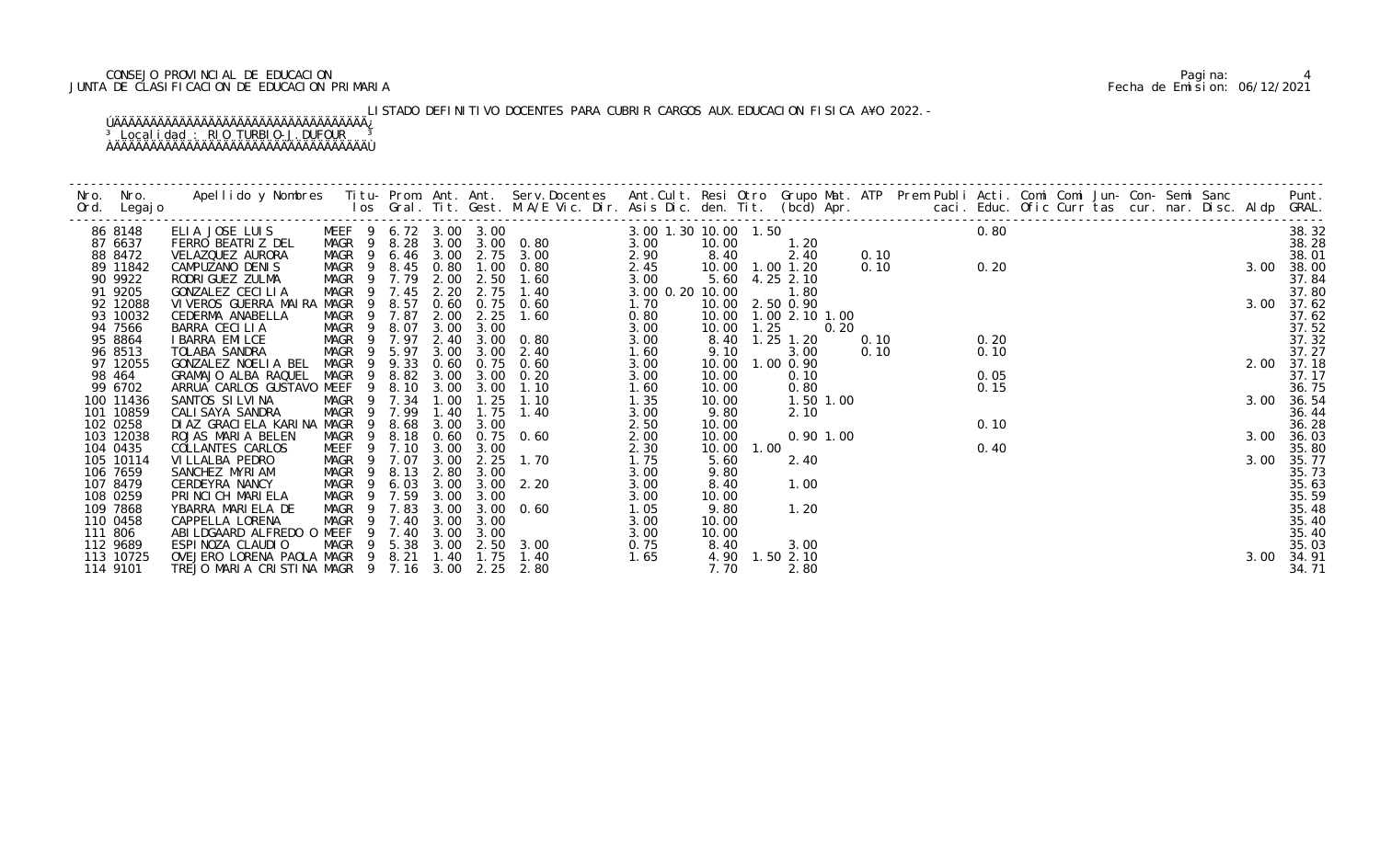# CONSEJO PROVINCIAL DE EDUCACION Pagina: 5 JUNTA DE CLASIFICACION DE EDUCACION PRIMARIA Fecha de Emision: 06/12/2021

LISTADO DEFINITIVO DOCENTES PARA CUBRIR CARGOS AUX.EDUCACION FISICA A¥O 2022.-

| 115 9447               | GUEVARA MARIA NOELIA MAGR 9 7.92 3.00 2.75 0.60<br>GARZON GRISELDA     MAGR 9 7.59 3.00 3.00 0.10                                                                                                                                    |                                                |             |      |           | $2.80$<br>$1.55$                                                                                                                                                         |                |                   |      |                                  |      | 7. 70 0. 90 0. 10 |      |  |  |  |              | 34.67               |
|------------------------|--------------------------------------------------------------------------------------------------------------------------------------------------------------------------------------------------------------------------------------|------------------------------------------------|-------------|------|-----------|--------------------------------------------------------------------------------------------------------------------------------------------------------------------------|----------------|-------------------|------|----------------------------------|------|-------------------|------|--|--|--|--------------|---------------------|
| 116 7343               |                                                                                                                                                                                                                                      |                                                |             |      |           |                                                                                                                                                                          |                |                   |      |                                  |      |                   | 0.10 |  |  |  |              | 34.44               |
| 117 7654               | COSTANCIO EMILCE MAGR 9 7. 99 3. 00 3. 00 0. 10 1. 99<br>COSTANCIO EMILCE MAGR 9 7. 08 2. 80 3. 00 2. 50 2. 20<br>GRAMAJO VILMA LEONOR MAGR 9 6. 93 3. 00 2. 50 1. 60 1. 55<br>FLORES PAOLA MARILIN MAGR 9 6. 84 1. 80 2. 00 1. 60 1 |                                                |             |      |           |                                                                                                                                                                          |                | 10.00             |      |                                  |      |                   |      |  |  |  |              | 34.08               |
| 118 8354               |                                                                                                                                                                                                                                      |                                                |             |      |           |                                                                                                                                                                          |                | 10.00 1.00        |      |                                  |      |                   |      |  |  |  |              | 33.98               |
| 119 10226              |                                                                                                                                                                                                                                      |                                                |             |      |           |                                                                                                                                                                          |                |                   |      | 4.90 1.00 2.10                   |      |                   | 0.25 |  |  |  |              | 3.00 33.89          |
| 120 9680               |                                                                                                                                                                                                                                      |                                                |             |      |           |                                                                                                                                                                          |                | 7.00 3.00 0.60    |      |                                  |      |                   | 0.10 |  |  |  |              | 33.86               |
| 121 10343              |                                                                                                                                                                                                                                      |                                                |             |      |           |                                                                                                                                                                          |                | 7.00              | 4.25 |                                  |      |                   |      |  |  |  |              | 33.75               |
| 122 12042              |                                                                                                                                                                                                                                      |                                                |             |      |           |                                                                                                                                                                          |                | 10.00             |      | 0.10                             |      |                   |      |  |  |  |              | 3.00 33.60          |
| 123 10375<br>124 11209 |                                                                                                                                                                                                                                      |                                                |             |      |           |                                                                                                                                                                          |                |                   |      | 4.90 1.50 2.10<br>4.20 1.00 1.50 | 0.10 |                   |      |  |  |  | 3.00<br>3.00 | 33.57               |
| 125 10056              | COLQUE GARCIA                                                                                                                                                                                                                        | MEEF                                           | 9 7.50 1.80 |      | 2.00      | 1.00                                                                                                                                                                     | 0.45           | 10.00             |      | 1.50                             |      |                   | 0.10 |  |  |  |              | 33.52<br>33.35      |
| 126 9902               | RAMOS LAILA ISAMARA                                                                                                                                                                                                                  | MEEF 9 6.77                                    |             | 1.80 | 2.00      | 1.00                                                                                                                                                                     | 1.25           | 10.00             |      | 1.50                             |      |                   |      |  |  |  |              | 33.32               |
| 127 6756               | TCACIUC SILVIA                                                                                                                                                                                                                       | MAGR 9 6.64                                    |             |      | 3.00 3.00 |                                                                                                                                                                          | 1.35           | 10.00             |      |                                  |      |                   | 0.10 |  |  |  |              | 33.09               |
| 128 9898               | RIVERA ANTI SOLY                                                                                                                                                                                                                     |                                                |             |      | 1.75      |                                                                                                                                                                          |                | 10.00             |      |                                  |      |                   |      |  |  |  |              | 33.00               |
| 129 10327              | PAEZ MAURICIO                                                                                                                                                                                                                        | MAGR 9 8.55 1.40<br>MEEF 9 8.22 1.80           |             |      |           | $\begin{array}{ccc} & & & & 1.35\ 0.20 & & & 1.90\ 0.50 & & & 1.95\ 0.30 & & & 0.10\ 1.40 & & & 0.10\ 0.60 & & & 2.60\ 0.60 & & & & 2.60\ \end{array}$<br>$1.50 \t 0.20$ |                | 10.00             |      | 0.30                             |      |                   |      |  |  |  |              | 32.92               |
| 130 7783               | ONTIVERO MAURICIO                                                                                                                                                                                                                    | MEEF 9 5.75                                    |             | 2.80 |           | 2.25 0.50                                                                                                                                                                |                | 10.00             |      | 0.60                             |      |                   |      |  |  |  |              | 32.85               |
| 131 8149               | SOSA ANTONIO ABEL                                                                                                                                                                                                                    | MEEF 9 7.61                                    |             |      |           | 3.00 3.00 0.30                                                                                                                                                           |                | 9.10              |      | 0.30                             |      |                   | 0.05 |  |  |  |              | 32.46               |
| 132 10922              | BARRETO CECILIA                                                                                                                                                                                                                      | MAGR<br>9                                      | 8.04        | 1.40 |           | 1.50 1.40                                                                                                                                                                |                |                   |      | 4.20 1.50 2.10                   | 0.10 |                   |      |  |  |  | 3.00         | 32.34               |
| 133 9756               | MARTINEZ CARLOS                                                                                                                                                                                                                      | MEEF                                           | 9 5.35      | 2.00 | 2.50      |                                                                                                                                                                          |                | 10.00             |      |                                  |      |                   | 0.35 |  |  |  |              | 32.20               |
| 134 12378              | ZALAZAR LUCI ANA                                                                                                                                                                                                                     | MAGR 9 9.33 3.00                               |             |      | 0.50      |                                                                                                                                                                          |                | 5.60 4.75         |      |                                  |      |                   |      |  |  |  |              | 32.18               |
| 135 8365               | ABRACAI TE GABRI ELA                                                                                                                                                                                                                 | MEEF 9 8.18 2.40 3.00 0.60                     |             |      |           |                                                                                                                                                                          |                | 4.20              |      | $0.90$ 1.00                      |      |                   |      |  |  |  |              | 31.88               |
| 136 11997              | CARRI ZO BRUNO                                                                                                                                                                                                                       | MEEF 9 9.16 1.20 0.75                          |             |      |           |                                                                                                                                                                          | 1.45           | 10.00             |      |                                  |      |                   |      |  |  |  |              | 31.56<br>31.52      |
| 137 10104              | MEZA CRUZ HANCHAREK                                                                                                                                                                                                                  | MAGR                                           | 9 8.87      | 3.00 | 2.25      | 0.80                                                                                                                                                                     | 1.35 0.85 4.20 |                   |      | 1.20                             |      |                   |      |  |  |  |              |                     |
| 138 12190              | CARRIZO LUCAS NAHUEL MEEF 9 7.77                                                                                                                                                                                                     |                                                |             |      |           | 0.80 0.75 0.20                                                                                                                                                           | 2.20           | 10.00  0.50  0.30 |      |                                  |      |                   |      |  |  |  |              | 31.52               |
| 139 11190              | VACAZUR ERIKA                                                                                                                                                                                                                        | MAGR 9 8.78 1.40                               |             |      |           | 1.50 0.80                                                                                                                                                                | 3.00           | 4.20 1.00 1.80    |      |                                  |      |                   |      |  |  |  |              | 31.48               |
| 140 12245              | CALPANCHAY PUCA                                                                                                                                                                                                                      | MEEF 9 7.63 0.60 0.50                          |             |      |           |                                                                                                                                                                          | 0.65           | 10.00             |      |                                  |      |                   |      |  |  |  |              | 3.00 31.38          |
| 141 9521               | YEGROS WILMA RUTH                                                                                                                                                                                                                    | MAGR 9 7.50 3.00 2.00 1.10                     |             |      |           |                                                                                                                                                                          | 3.00           | 4.20              |      | 1.50                             |      |                   |      |  |  |  |              | 31.30               |
| 142 11127<br>143 11343 | MI RANDA ANGELA<br>CUELLAR MOISES                                                                                                                                                                                                    | MAGR 9 8.34 1.20<br>MAGR 9 6.97 3.00 1.50 1.20 |             |      | 1.25      | 1.30                                                                                                                                                                     | 1.05<br>0.25   |                   |      | 4.20 3.50 1.40<br>3.50 1.00 1.80 |      |                   |      |  |  |  |              | 31.24<br>3.00 31.22 |
|                        |                                                                                                                                                                                                                                      |                                                |             |      |           |                                                                                                                                                                          |                |                   |      |                                  |      |                   |      |  |  |  |              |                     |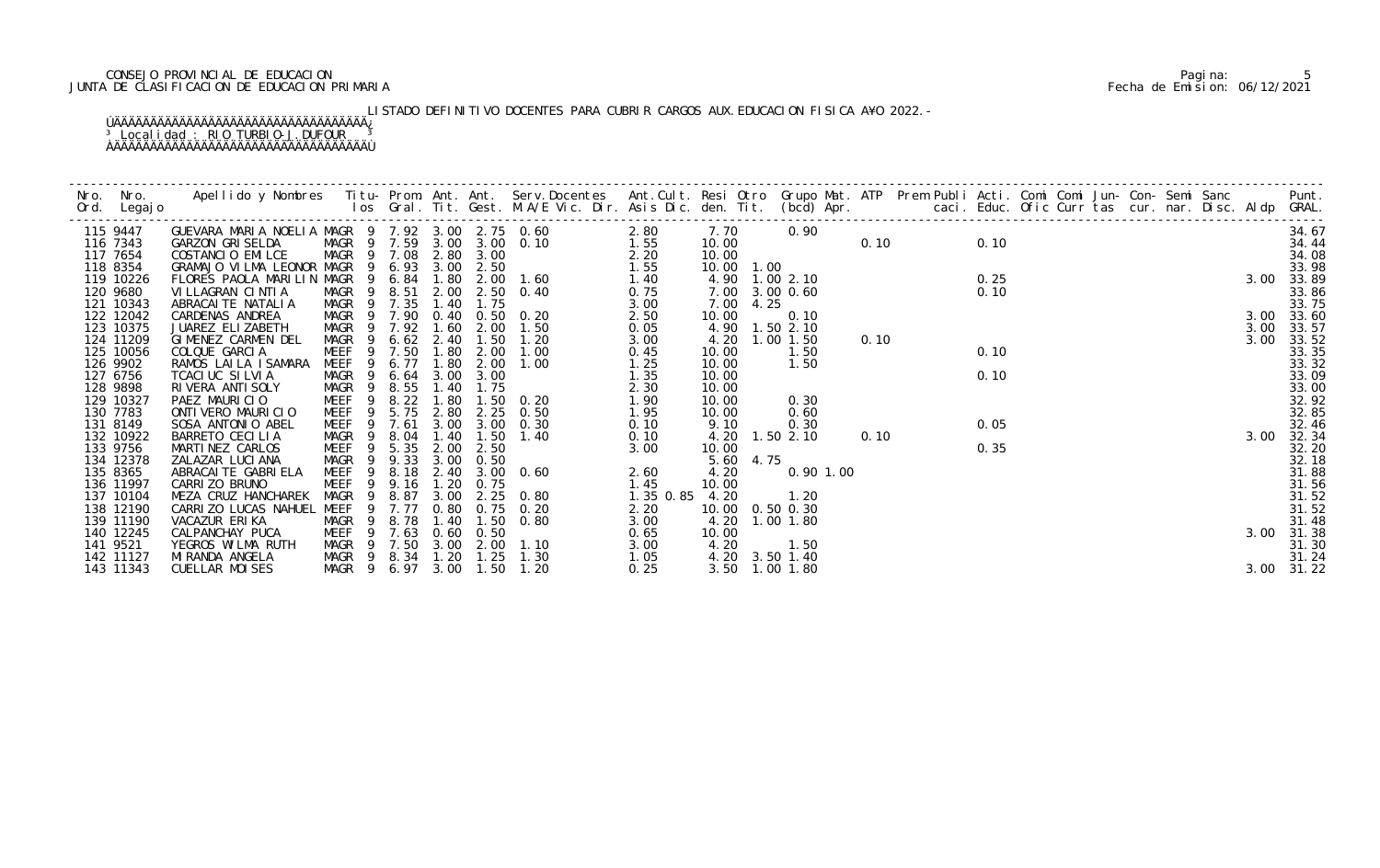# CONSEJO PROVINCIAL DE EDUCACION Pagina: 6 JUNTA DE CLASIFICACION DE EDUCACION PRIMARIA Fecha de Emision: 06/12/2021

LISTADO DEFINITIVO DOCENTES PARA CUBRIR CARGOS AUX.EDUCACION FISICA A¥O 2022.-

| 144 10247              | VI LLAGRAN VANESA                          |             |   |             |      |                       | MEER 19 7.47 1.40 1.75 1.60<br>MAGR 9 8.29 1.00 0.25 3.00<br>MAGR 9 8.29 1.00 0.25 3.00<br>MAGR 9 8.29 1.60 1.75 0.40 3.00<br>MEER 9 7.68 1.80 2.00 3.00 3.00<br>MEER 9 6.22 1.60 1.75 0.40 0.55<br>MEER 9 7.16 1.00 1.25 1.20 0.55<br>MAGR |      | 10.00 |                |      |  |  |  |  |  | $\frac{2}{2}$<br>0.10<br>0.10<br>0.24.4<br>0.24.4<br>0.24.3 |
|------------------------|--------------------------------------------|-------------|---|-------------|------|-----------------------|---------------------------------------------------------------------------------------------------------------------------------------------------------------------------------------------------------------------------------------------|------|-------|----------------|------|--|--|--|--|--|-------------------------------------------------------------|
| 145 12340              | RIQUELME WALTER                            |             |   |             |      | MEEF 9 7.82 1.00 0.25 |                                                                                                                                                                                                                                             |      | 10.00 |                |      |  |  |  |  |  |                                                             |
| 146 12877              | PORTUGAL YAMILA                            |             |   |             |      |                       |                                                                                                                                                                                                                                             |      | 10.00 |                |      |  |  |  |  |  |                                                             |
| 147 12362              | REARTES STEFANIA                           |             |   |             |      |                       |                                                                                                                                                                                                                                             |      | 10.00 | 0.30           |      |  |  |  |  |  |                                                             |
| 148 10251              | CASTRO ALAN FRANCO                         |             |   |             |      |                       |                                                                                                                                                                                                                                             |      | 5.60  | 0.90           |      |  |  |  |  |  |                                                             |
| 149 10829              | COLQUE CRISTIAN                            |             |   |             |      |                       |                                                                                                                                                                                                                                             |      | 10.00 | 0.60           |      |  |  |  |  |  |                                                             |
| 150 12851              | ESPINOZA MARIA BELEN MEEF 9 7.97 0.40      |             |   |             |      |                       |                                                                                                                                                                                                                                             |      | 10.00 |                |      |  |  |  |  |  |                                                             |
| 151 11407              | CUELLAR MARCELO                            |             |   |             |      |                       |                                                                                                                                                                                                                                             |      |       | 3.50 3.00 1.80 |      |  |  |  |  |  |                                                             |
| 152 2TP1023            | TABOSSI MARIA ALICIA MAGR 9 9.11           |             |   |             |      |                       |                                                                                                                                                                                                                                             |      | 4.20  |                | 0.90 |  |  |  |  |  |                                                             |
| 153 12306              | MAZA VODANOVIC                             |             |   |             |      |                       |                                                                                                                                                                                                                                             |      | 10.00 |                |      |  |  |  |  |  |                                                             |
| 154 12821              | QUI ROGA EVELYN AI LEN MEEF 9 6.93         |             |   |             |      |                       |                                                                                                                                                                                                                                             |      | 10.00 |                |      |  |  |  |  |  |                                                             |
| 155 12484              | MERCADO GASTON PABLO MEEF 9 7.28 0.20 0.25 |             |   |             |      |                       |                                                                                                                                                                                                                                             |      | 10.00 |                |      |  |  |  |  |  |                                                             |
| 156 12794<br>157 11760 | OCHI JOSUE NASIF                           |             |   |             |      |                       |                                                                                                                                                                                                                                             |      | 10.00 |                |      |  |  |  |  |  |                                                             |
| 158 11138              | CASAS NORMA ROSA<br>ORELLANA MARIA         |             |   |             |      |                       |                                                                                                                                                                                                                                             |      | 4.20  | 3.50 1.00 0.90 |      |  |  |  |  |  |                                                             |
| 159 11105              | AGUIRRE MELISA YANET MAGR                  |             |   |             |      |                       |                                                                                                                                                                                                                                             |      | 3.50  | $1.00$ 0.30    |      |  |  |  |  |  |                                                             |
| 160 11995              | BRIZUELA JIMENA                            |             |   |             |      |                       |                                                                                                                                                                                                                                             |      | 2.80  | 0.60           |      |  |  |  |  |  |                                                             |
| 161 9988               | TOCONAS JOSE ARIEL                         | MEEF        |   | 9 7.32      | 1.80 |                       | $2.25 \t 0.40$                                                                                                                                                                                                                              | 3.00 | 1.40  | 0.60           |      |  |  |  |  |  |                                                             |
| 162 11952              | ROLDAN PABLO HERNAN                        | <b>MEEF</b> | 9 | 7.42        |      |                       | 1.00 0.75 0.60                                                                                                                                                                                                                              |      | 2.80  | 1.00 0.90      |      |  |  |  |  |  |                                                             |
| 163 11109              | GOMEZ CECILIA                              | MAGR        | 9 | 8.16        | 1.40 |                       | $1.65$<br>$1.00$<br>$1.60$<br>$1.50 \t 0.40$                                                                                                                                                                                                |      | 3.50  | 0.40           |      |  |  |  |  |  |                                                             |
| 164 11344              | ROMERO ELIANA                              | MAGR 9      |   | 7.89        | 2.00 | 1.00                  |                                                                                                                                                                                                                                             |      | 3.50  |                |      |  |  |  |  |  |                                                             |
| 165 12458              | AQUINO ANA SOLEDAD                         |             |   |             |      |                       | MAGR 9 7.68 0.20 0.50 0.20                                                                                                                                                                                                                  |      | 0.70  | 0.30           |      |  |  |  |  |  |                                                             |
| 166 11463              | ALVAREZ LEONOR                             | MAGR 9 7.99 |   |             |      |                       |                                                                                                                                                                                                                                             |      | 2.80  |                |      |  |  |  |  |  | 23.14                                                       |
| 167 12742              | GALLEGO JESSI CA                           | MAGR        |   | 9 7.85      |      |                       |                                                                                                                                                                                                                                             |      |       | 1.25           |      |  |  |  |  |  | 22.10                                                       |
| 168 12740              | ALE GUSTAVO JAVI ER                        | MAGR 9      |   | 6.96 0.40   |      |                       |                                                                                                                                                                                                                                             |      |       |                |      |  |  |  |  |  | 19.26                                                       |
| 169 12328              | MARIGUIN MARIA JOSE                        |             |   | MAGR 9 6.39 |      |                       | 0. 50 0. 20<br>20 1. 00 0. 30<br>0. 40<br>2. 90<br>2. 90<br>2. 90<br>2. 90<br>0. 15                                                                                                                                                         |      | 0.70  | 0.30           |      |  |  |  |  |  | 18.74                                                       |
| 170 12741              | PE¥AI LI LLO BARRI A                       | MEEF 9 7.17 |   |             |      |                       |                                                                                                                                                                                                                                             |      | 2.10  |                |      |  |  |  |  |  | 18.27                                                       |
| 171 12525              | VI LLARREAL CAMARGO                        |             |   |             |      |                       | MAGR 9 7.52 0.20 0.25 0.10                                                                                                                                                                                                                  |      |       |                |      |  |  |  |  |  | 17.07                                                       |
| 172 12732              | NEMEK YESICA ITATI                         | MEEF 9 7.38 |   |             |      |                       |                                                                                                                                                                                                                                             | 0.35 |       |                |      |  |  |  |  |  | 16.73                                                       |